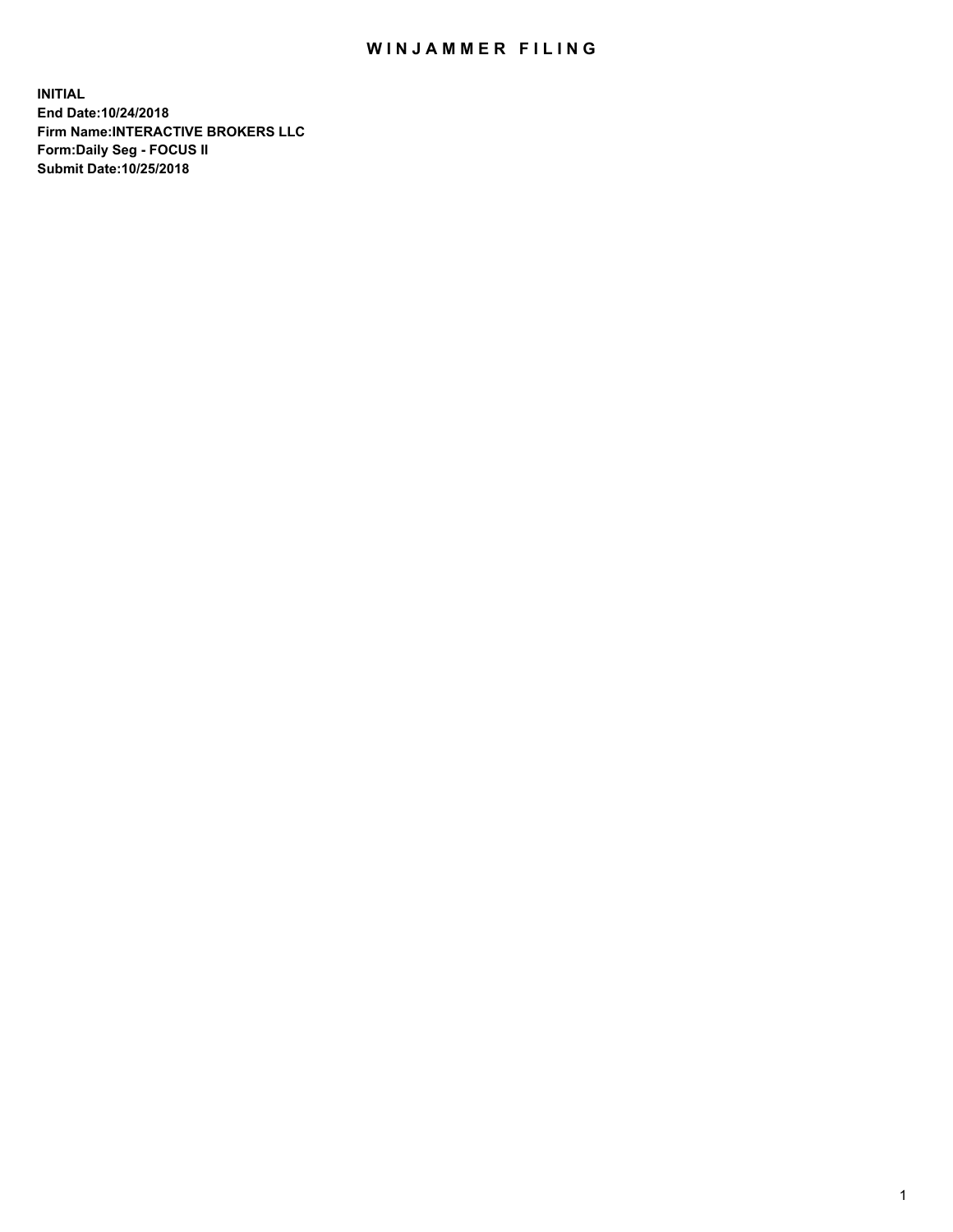**INITIAL End Date:10/24/2018 Firm Name:INTERACTIVE BROKERS LLC Form:Daily Seg - FOCUS II Submit Date:10/25/2018 Daily Segregation - Cover Page**

| Name of Company                                                                                                                                                                                                                                                                                                                | <b>INTERACTIVE BROKERS LLC</b>                                                                  |
|--------------------------------------------------------------------------------------------------------------------------------------------------------------------------------------------------------------------------------------------------------------------------------------------------------------------------------|-------------------------------------------------------------------------------------------------|
| <b>Contact Name</b>                                                                                                                                                                                                                                                                                                            | James Menicucci                                                                                 |
| <b>Contact Phone Number</b>                                                                                                                                                                                                                                                                                                    | 203-618-8085                                                                                    |
| <b>Contact Email Address</b>                                                                                                                                                                                                                                                                                                   | jmenicucci@interactivebrokers.c<br>om                                                           |
| FCM's Customer Segregated Funds Residual Interest Target (choose one):<br>a. Minimum dollar amount: ; or<br>b. Minimum percentage of customer segregated funds required:% ; or<br>c. Dollar amount range between: and; or<br>d. Percentage range of customer segregated funds required between:% and%.                         | $\overline{\mathbf{0}}$<br>$\overline{\mathbf{0}}$<br>155,000,000 245,000,000<br>0 <sub>0</sub> |
| FCM's Customer Secured Amount Funds Residual Interest Target (choose one):<br>a. Minimum dollar amount: ; or<br>b. Minimum percentage of customer secured funds required:%; or<br>c. Dollar amount range between: and; or<br>d. Percentage range of customer secured funds required between:% and%.                            | $\overline{\mathbf{0}}$<br>$\overline{\mathbf{0}}$<br>80,000,000 120,000,000<br>0 <sub>0</sub>  |
| FCM's Cleared Swaps Customer Collateral Residual Interest Target (choose one):<br>a. Minimum dollar amount: ; or<br>b. Minimum percentage of cleared swaps customer collateral required:% ; or<br>c. Dollar amount range between: and; or<br>d. Percentage range of cleared swaps customer collateral required between:% and%. | $\overline{\mathbf{0}}$<br>$\underline{\mathbf{0}}$<br>0 <sub>0</sub><br>0 <sub>0</sub>         |

Attach supporting documents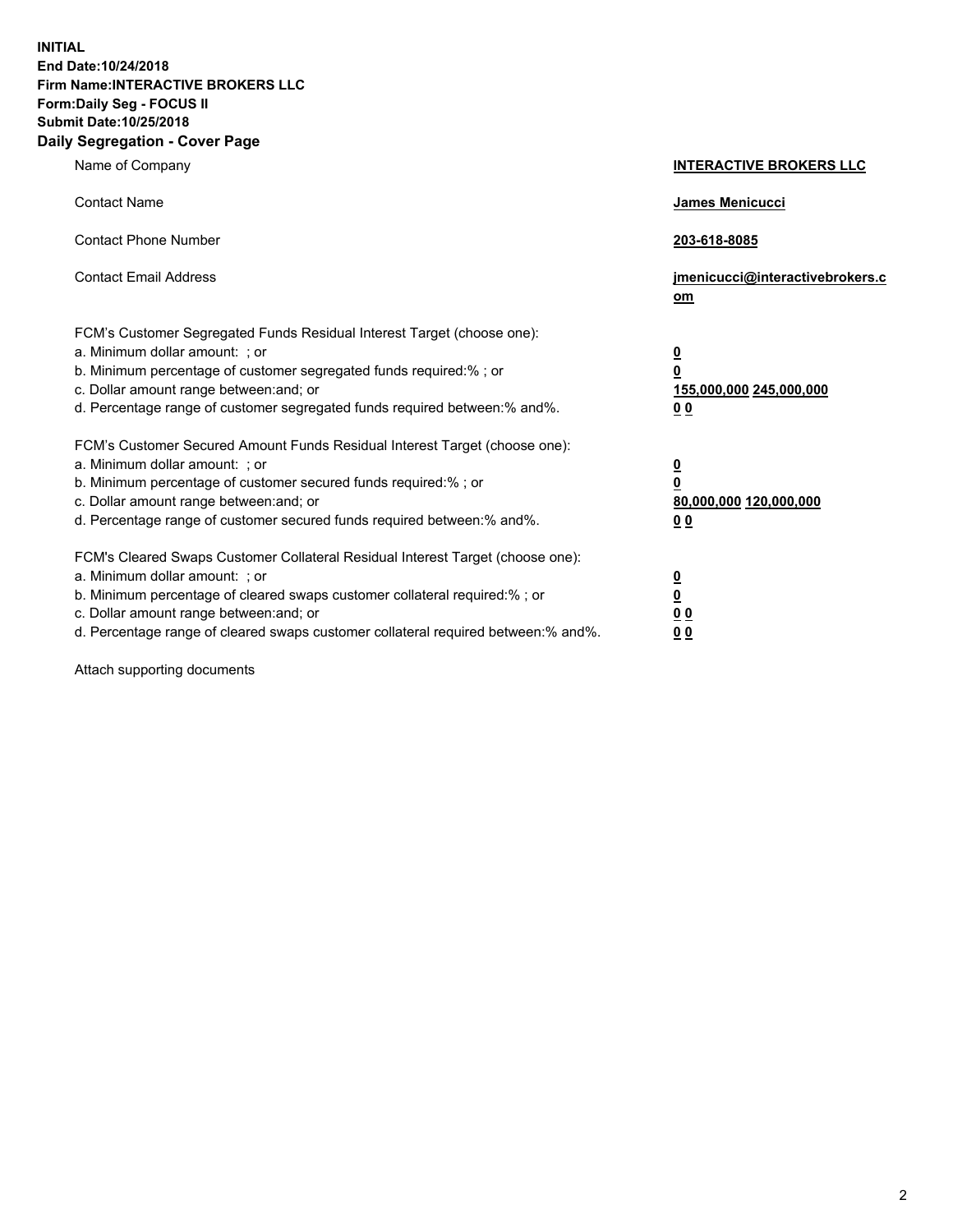## **INITIAL End Date:10/24/2018 Firm Name:INTERACTIVE BROKERS LLC Form:Daily Seg - FOCUS II Submit Date:10/25/2018 Daily Segregation - Secured Amounts**

|     | Dany Segregation - Secured Amounts                                                          |                                                |
|-----|---------------------------------------------------------------------------------------------|------------------------------------------------|
|     | Foreign Futures and Foreign Options Secured Amounts                                         |                                                |
|     | Amount required to be set aside pursuant to law, rule or regulation of a foreign            | $0$ [7305]                                     |
|     | government or a rule of a self-regulatory organization authorized thereunder                |                                                |
| 1.  | Net ledger balance - Foreign Futures and Foreign Option Trading - All Customers             |                                                |
|     | A. Cash                                                                                     | 481,919,838 [7315]                             |
|     | B. Securities (at market)                                                                   | $0$ [7317]                                     |
| 2.  | Net unrealized profit (loss) in open futures contracts traded on a foreign board of trade   | -26,645,644 [7325]                             |
| 3.  | Exchange traded options                                                                     |                                                |
|     | a. Market value of open option contracts purchased on a foreign board of trade              | 52,509 [7335]                                  |
|     | b. Market value of open contracts granted (sold) on a foreign board of trade                | -54,014 [7337]                                 |
| 4.  | Net equity (deficit) (add lines 1. 2. and 3.)                                               | 455,272,689 [7345]                             |
| 5.  | Account liquidating to a deficit and account with a debit balances - gross amount           | 5,021 [7351]                                   |
|     | Less: amount offset by customer owned securities                                            | 0 [7352] 5,021 [7354]                          |
| 6.  | Amount required to be set aside as the secured amount - Net Liquidating Equity              | 455,277,710 [7355]                             |
|     | Method (add lines 4 and 5)                                                                  |                                                |
| 7.  | Greater of amount required to be set aside pursuant to foreign jurisdiction (above) or line | 455,277,710 [7360]                             |
|     | 6.                                                                                          |                                                |
|     | FUNDS DEPOSITED IN SEPARATE REGULATION 30.7 ACCOUNTS                                        |                                                |
| 1.  | Cash in banks                                                                               |                                                |
|     | A. Banks located in the United States                                                       | 73,811,293 [7500]                              |
|     | B. Other banks qualified under Regulation 30.7                                              | 0 [7520] 73,811,293 [7530]                     |
| 2.  | Securities                                                                                  |                                                |
|     | A. In safekeeping with banks located in the United States                                   | 397,948,450 [7540]                             |
|     | B. In safekeeping with other banks qualified under Regulation 30.7                          | 0 [7560] 397,948,450 [7570]                    |
| 3.  | Equities with registered futures commission merchants                                       |                                                |
|     | A. Cash                                                                                     | $0$ [7580]                                     |
|     | <b>B.</b> Securities                                                                        | $0$ [7590]                                     |
|     | C. Unrealized gain (loss) on open futures contracts                                         | $0$ [7600]                                     |
|     | D. Value of long option contracts                                                           | $0$ [7610]                                     |
|     | E. Value of short option contracts                                                          | 0 [7615] 0 [7620]                              |
| 4.  | Amounts held by clearing organizations of foreign boards of trade                           |                                                |
|     | A. Cash                                                                                     | $Q$ [7640]                                     |
|     | <b>B.</b> Securities                                                                        | $0$ [7650]                                     |
|     | C. Amount due to (from) clearing organization - daily variation                             | $0$ [7660]                                     |
|     | D. Value of long option contracts                                                           | $0$ [7670]                                     |
|     | E. Value of short option contracts                                                          | 0 [7675] 0 [7680]                              |
| 5.  | Amounts held by members of foreign boards of trade                                          |                                                |
|     | A. Cash                                                                                     | 115,773,443 [7700]                             |
|     | <b>B.</b> Securities                                                                        | $0$ [7710]                                     |
|     | C. Unrealized gain (loss) on open futures contracts                                         | -9,378,517 [7720]                              |
|     | D. Value of long option contracts                                                           | 52,509 [7730]                                  |
|     | E. Value of short option contracts                                                          | <mark>-54,014</mark> [7735] 106,393,421 [7740] |
| 6.  | Amounts with other depositories designated by a foreign board of trade                      | $0$ [7760]                                     |
| 7.  | Segregated funds on hand                                                                    | $0$ [7765]                                     |
| 8.  | Total funds in separate section 30.7 accounts                                               | 578,153,164 [7770]                             |
| 9.  | Excess (deficiency) Set Aside for Secured Amount (subtract line 7 Secured Statement         | 122,875,454 [7380]                             |
|     | Page 1 from Line 8)                                                                         |                                                |
| 10. | Management Target Amount for Excess funds in separate section 30.7 accounts                 | 80,000,000 [7780]                              |
| 11. | Excess (deficiency) funds in separate 30.7 accounts over (under) Management Target          | 42,875,454 [7785]                              |
|     |                                                                                             |                                                |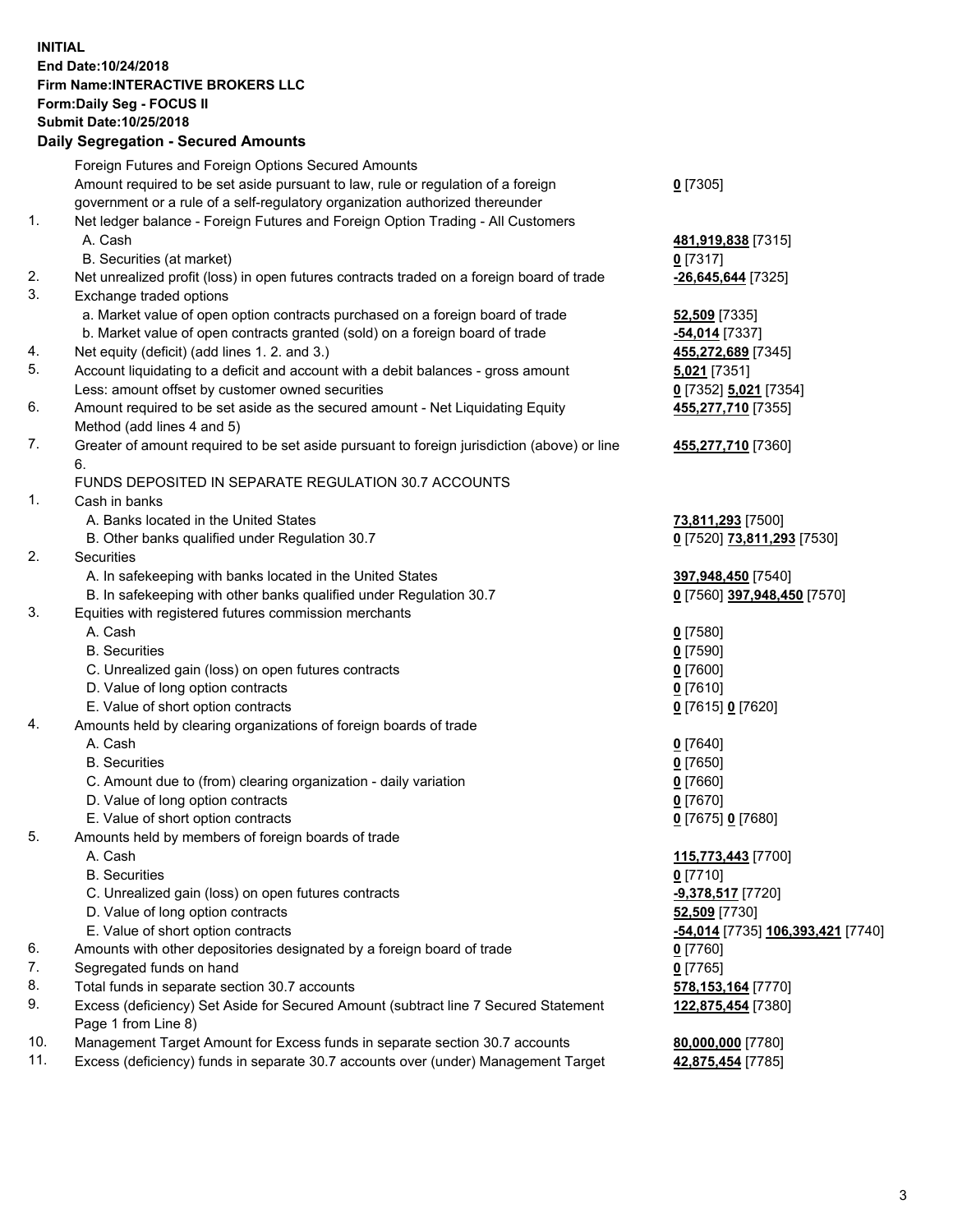|     | <b>INITIAL</b><br>End Date: 10/24/2018<br><b>Firm Name: INTERACTIVE BROKERS LLC</b><br>Form: Daily Seg - FOCUS II |                           |
|-----|-------------------------------------------------------------------------------------------------------------------|---------------------------|
|     | Submit Date: 10/25/2018                                                                                           |                           |
|     | Daily Segregation - Segregation Statement                                                                         |                           |
|     | SEGREGATION REQUIREMENTS(Section 4d(2) of the CEAct)                                                              |                           |
| 1.  | Net ledger balance                                                                                                |                           |
|     | A. Cash                                                                                                           | 4,261,188,763 [7010]      |
|     | B. Securities (at market)                                                                                         | $0$ [7020]                |
| 2.  | Net unrealized profit (loss) in open futures contracts traded on a contract market                                | 46,481,100 [7030]         |
| 3.  | Exchange traded options                                                                                           |                           |
|     | A. Add market value of open option contracts purchased on a contract market                                       | 507,366,046 [7032]        |
|     | B. Deduct market value of open option contracts granted (sold) on a contract market                               | -565,312,278 [7033]       |
| 4.  | Net equity (deficit) (add lines 1, 2 and 3)                                                                       | 4,156,761,431 [7040]      |
| 5.  | Accounts liquidating to a deficit and accounts with                                                               |                           |
|     | debit balances - gross amount                                                                                     | 162,561 [7045]            |
|     | Less: amount offset by customer securities                                                                        | 0 [7047] 162,561 [7050]   |
| 6.  | Amount required to be segregated (add lines 4 and 5)                                                              | 4,156,923,992 [7060]      |
|     | FUNDS IN SEGREGATED ACCOUNTS                                                                                      |                           |
| 7.  | Deposited in segregated funds bank accounts                                                                       |                           |
|     | A. Cash                                                                                                           | 803,364,192 [7070]        |
|     | B. Securities representing investments of customers' funds (at market)                                            | 2,246,938,230 [7080]      |
|     | C. Securities held for particular customers or option customers in lieu of cash (at                               | $0$ [7090]                |
|     | market)                                                                                                           |                           |
| 8.  | Margins on deposit with derivatives clearing organizations of contract markets                                    |                           |
|     | A. Cash                                                                                                           | 5,241,439 [7100]          |
|     | B. Securities representing investments of customers' funds (at market)                                            | 1,417,641,036 [7110]      |
|     | C. Securities held for particular customers or option customers in lieu of cash (at                               | $0$ [7120]                |
|     | market)                                                                                                           |                           |
| 9.  | Net settlement from (to) derivatives clearing organizations of contract markets                                   | <u>-55,436,811</u> [7130] |
| 10. | Exchange traded options                                                                                           |                           |
|     | A. Value of open long option contracts                                                                            | 508,738,291 [7132]        |
|     | B. Value of open short option contracts                                                                           | -566,708,841 [7133]       |
| 11. | Net equities with other FCMs                                                                                      |                           |
|     | A. Net liquidating equity                                                                                         | $0$ [7140]                |
|     | B. Securities representing investments of customers' funds (at market)                                            | $0$ [7160]                |
|     | C. Securities held for particular customers or option customers in lieu of cash (at                               | $0$ [7170]                |
|     | market)                                                                                                           |                           |
| 12. | Segregated funds on hand                                                                                          | $0$ [7150]                |
| 13. | Total amount in segregation (add lines 7 through 12)                                                              | 4,359,777,536 [7180]      |
| 14. | Excess (deficiency) funds in segregation (subtract line 6 from line 13)                                           | 202,853,544 [7190]        |
| 15. | Management Target Amount for Excess funds in segregation                                                          | 155,000,000 [7194]        |
| 16. | Excess (deficiency) funds in segregation over (under) Management Target Amount                                    | 47,853,544 [7198]         |

16. Excess (deficiency) funds in segregation over (under) Management Target Amount Excess